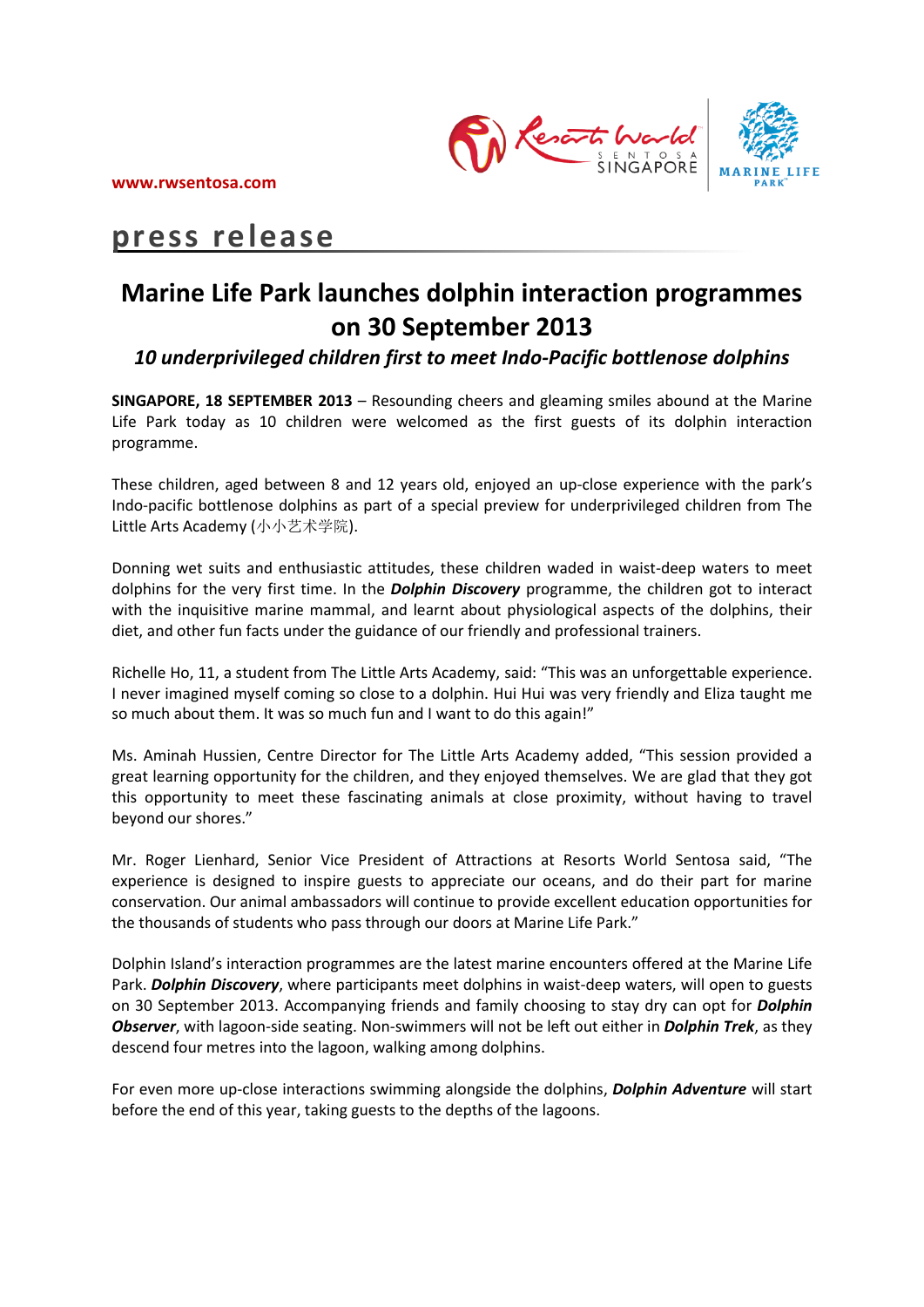Outside of Dolphin Island, guests can see these charming dolphins from various vantage points. These include the Grotto and while journeying along the Adventure River at Adventure Cove Waterpark, as well as through the viewing panels at S.E.A. Aquarium.

Since the dolphins' arrival in November last year, trainers at the Marine Life Park have provided the best care for these animals. Our specialists have also been tracking daily information gathered from the dolphins' social behaviours, food intake as well as an array of animal health examinations. These data will aid in future education, conservation and research projects.

Dr. Alfonso Lopez, Chief Veterinarian of Marine Life Park said, "At Marine Life Park, the well-being of all our animals is our utmost priority. Our dolphins have adapted well to their habitat under the care of our dedicated animal health team. The trainers also vary their routine constantly while ensuring that our animals have enough exercise, mental stimulation, enrichment activities as well as social time with the trainers and with each other."

More information on the dolphin interaction programmes are appended in Annex A.

*RWS INVITES* members will enjoy a special preview period prior to the launch. Limited interaction slots are available each day and guests may start making reservation online via [www.rwsentosa.com](http://www.rwsentosa.com/) or through our hotline +65 6577 8888 starting tomorrow, subject to session availability. They may also make prior reservation on-site at guest services counters in Adventure Cove Waterpark. More information can also be found on the Marine Life Park Blog[, www.mlp.rwsentosablog.com.](http://www.mlp.rwsentosablog.com/)

 $-$  End  $-$ 

## **ABOUT RESORTS WORLD SENTOSA**

Resorts World Sentosa (RWS), Asia's ultimate destination resort, is located on Singapore's resort island of Sentosa. Spanning 49 hectares, the resort opened in January 2010 and welcomed over 45 million visitors in its first three years of opening. RWS is home to two mega attractions - the region's first-and-only Universal Studios theme park and the Marine Life Park, which comprises the world's largest S.E.A. Aquarium and the Adventure Cove Waterpark - as well as a Maritime Experiential Museum, a casino, luxurious accommodation in six unique hotels, the Resorts World Convention Centre, celebrity chef restaurants, an award-winning destination spa and specialty retail outlets. The resort also offers world-class entertainment, from original resident productions to concerts and public shows such as the Crane Dance and the Lake of Dreams. Resorts World Sentosa was named "Best Integrated Resort" in 2011 and 2012 at the TTG Travel Awards which recognises the best of Asia-Pacific's travel industry.

Resorts World Sentosa is wholly owned by Genting Singapore, a company of the Genting Group. For more information, please visit [www.rwsentosa.com.](http://www.rwsentosa.com/)

## **MEDIA CONTACTS**

**Resorts World Sentosa** Lim Soon Hua / Clement Ng Tel: + 65 6577 9768 / + 65 6577 9761 [soonhua.lim@rwsentosa.com](mailto:rachel.ang@rwsentosa.com) [clement.xjng@rwsentosa.com](mailto:clement.xjng@rwsentosa.com)

**Weber Shandwick Singapore (for Resorts World Sentosa)**  Khushil Vaswani / Genevieve Yeo Tel: +65 6825 8023 / +65 6825 8075 [kvaswani@webershandwick.com](mailto:kvaswani@webershandwick.com) / [gyeo@webershandwick.com](mailto:gyeo@webershandwick.com)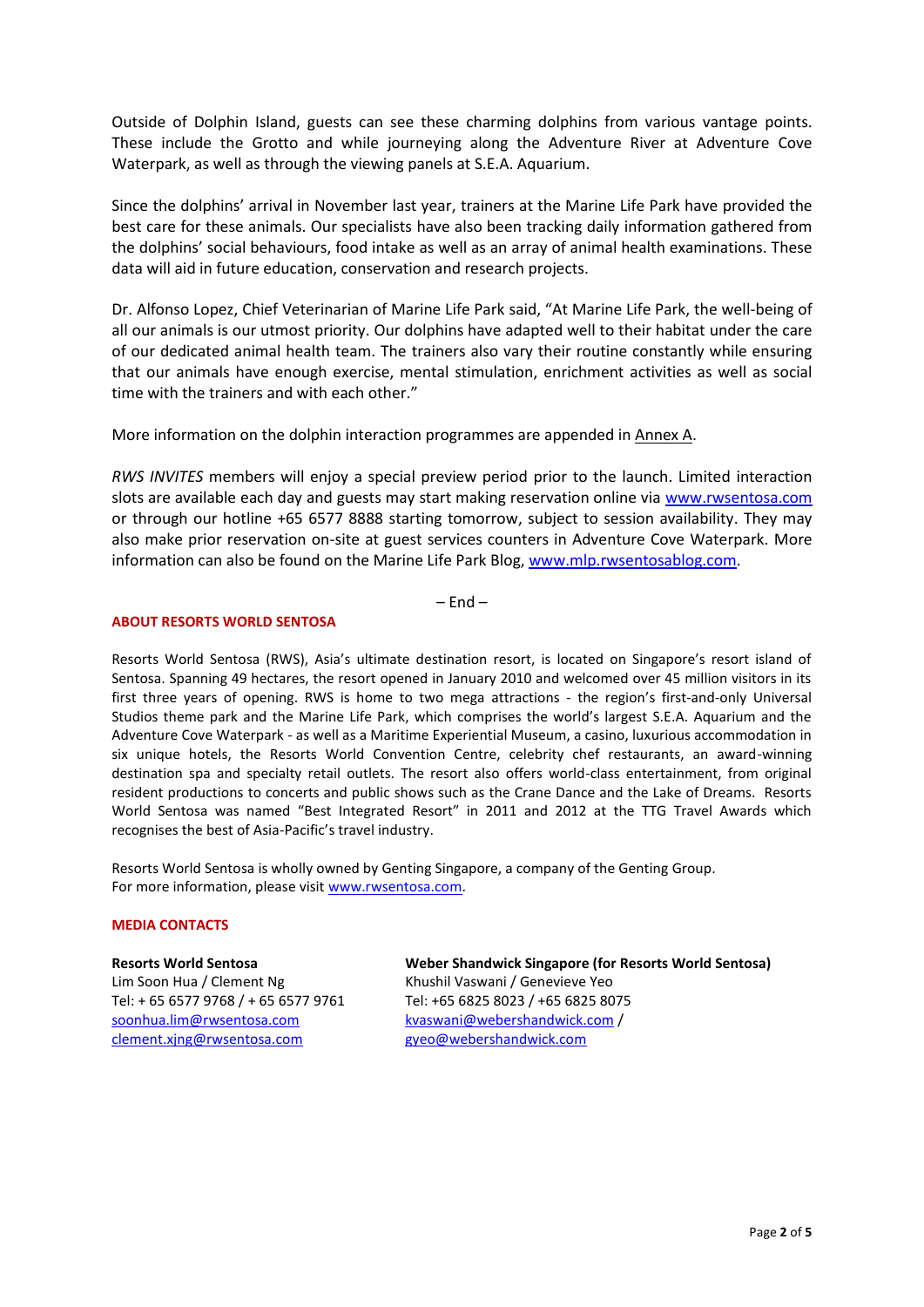## **Note to Editors**

- 1. Please use the following photo captions for visuals.
- 2. High resolution photos can be downloaded from link: [ftp://wswresorts:wswresorts@omaedcftp001.interpublic.com](ftp://wswresorts:wswresorts@omaedcftp001.interpublic.com/) *Username: wswresorts; Password: wswresorts*
- *3.* All photos are to be attributed to: *Resorts World Sentosa elements and all related indicia TM & © 2013 Resorts World at Sentosa Pte. Ltd. All Rights Reserved.*



The children from Little Arts Academy learning more about the dolphins' anatomy from our professional trainers



The children got to try feeding a dolphin as they learn about their diets from the marine mammal trainer.



Richelle Ho, 11, gets a kiss from the dolphin during the interaction



Guests will get up-close to our Indo-pacific bottlenose dolphin, and even get kissed, while learning more about them in the *Dolphin Discovery* interaction programme.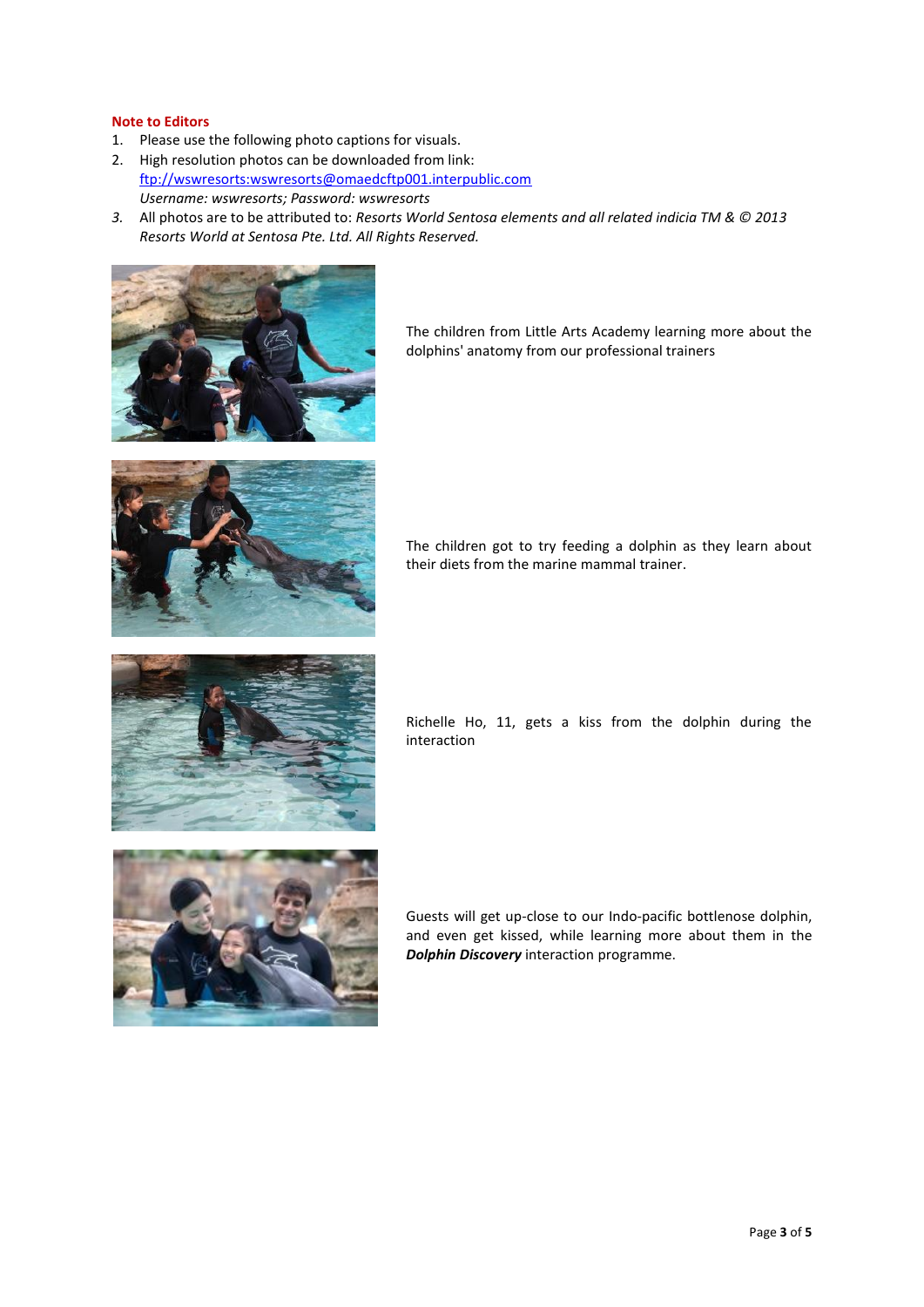

Friends and family accompanying *Dolphin Discovery* participants can enjoy the session from the lagoon side while learning more from our hosts with *Dolphin Observer*.



Marine mammal trainers at Dolphin Island use a computerised system to record information of the Indo-pacific bottlenose dolphins, which will aid in education, conservation and research efforts.



A marine mammal veterinarian and trainer conducting an ultrasound check on one of the Indo-pacific bottlenose dolphins at Dolphin Island.

Co.